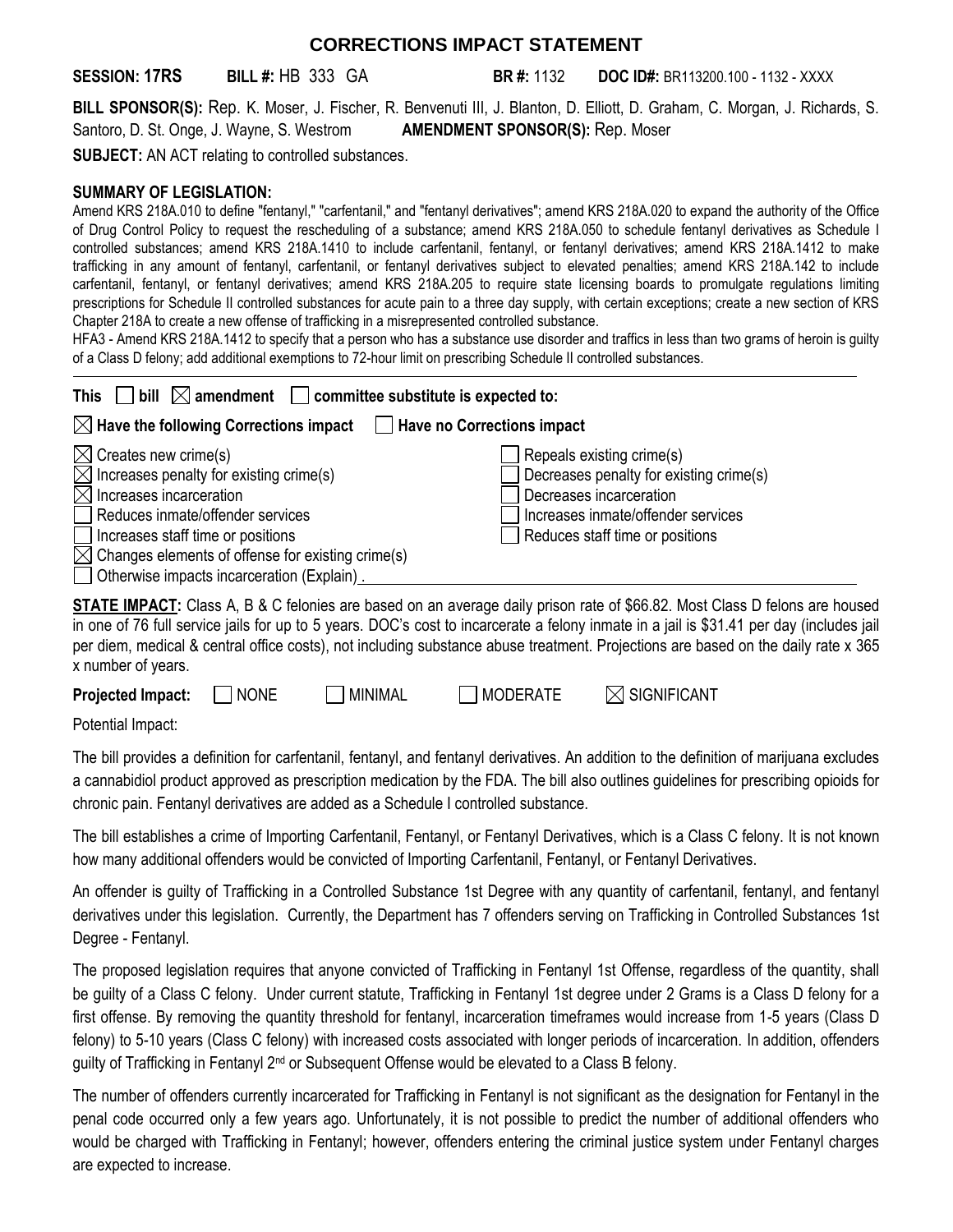The legislation requires that anyone convicted of a Class C Trafficking in Fentanyl serve 50% of the sentence imposed prior to release on probation, shock probation, parole, conditional discharge, or other early release. Under current statute, an inmate convicted of a Class D Trafficking in Fentanyl would be subject to 20% of the sentence prior to becoming eligible for parole. Increasing the parole eligibility rate from 20% to 50% would increase costs associated with a longer period of incarceration.

Class D Fentanyl traffickers currently serve an average of 282 days before release on parole. Class C Fentanyl traffickers, on average, currently serve 1825 days before reaching 50% parole eligibility. The difference between the two is the additional time that Class D Fentanyl traffickers would serve before becoming parole eligible under the proposed legislation. If HB 333 had been law at the time of their convictions, the 7 currently incarcerated Fentanyl traffickers would serve at least an additional 1543 days of incarceration until they meet 50% parole eligibility. At \$66.82 per day, the estimated cost would be \$721,722.82. This calculation assumes that all offenders would parole at 50%. In addition, this calculation does not include second or subsequent offenders.

Aggravated Trafficking in a Controlled Substance 1st Degree adds 28 grams or more of fentanyl or 10 grams or more of carfentanil or fentanyl derivatives and is a Class B felony. Incarceration costs for a Class B felon is between \$243,910 to \$487,820 for a 10-20 year sentence. It is not known how many offenders would be convicted of Aggravated Trafficking in Fentanyl, but the number is not expected to be significant.

A new crime of Trafficking in a Misrepresented Controlled Substance is created when an individual knowingly or unlawfully sells or distributes a Schedule I controlled substance, carfentanil, or fentanyl while misrepresenting the identity of the controlled substance being sold or distributed as a legitimate pharmaceutical product. Trafficking in a Misrepresented Controlled Substance would be a Class D felony, and considered as a separate offense to other violations under KRS 218A occurring during the same course of conduct. It is unknown how many additional Class D offenders would be convicted under Trafficking in a Misrepresented Controlled Substance.

House Floor Amendment 3:

The proposed floor amendment specifies a person trafficking in any quantity of fentanyl, carfentanil, or fentanyl derivatives or trafficking 2 grams or more of heroin shall be guilty of a Class C felony for a 1st offense and a Class B felony for a 2nd or subsequent offense.

A person trafficking less than two grams of heroin shall be guilty of a Class C felony for a 1<sup>st</sup> offense and a Class B felony for a 2<sup>nd</sup> or subsequent offense, except if at the time of the offense, the defendant is determined by the court to have a substance abuse disorder, to which the defendant shall be guilty of a Class D felony.

It is not possible to estimate how many offenders under this legislation would qualify for the lower penalty based on the substance abuse disorder, but it is expected that the number would be substantial. Allowing these offenders to qualify to the Class D felony would substantially reduce incarceration costs through shorter sentences and a lower cost to incarcerate.

| A Class B Felony sentence is 10 to 20 years     | 10 Class B Felons cost \$2.4M to \$4.878M     |
|-------------------------------------------------|-----------------------------------------------|
| 1 Class B Felon costs KY \$243,910 to \$487,820 | 100 Class B Felons cost \$24.4M to \$48.8M    |
| A Class C Felony sentence is 5 to 10 years.     | 10 Class C Felons cost \$1.2M to \$2.4M       |
| 1 Class C Felon costs KY \$121,955 to \$243,910 | 100 Class C Felons cost \$12.2M to \$24.4M    |
| A Class D Felony sentence is 1 to 5 years.      | 10 Class D Felons cost \$114,640 to \$573,200 |
| 1 Class D Felon costs KY \$11,464 to \$57,320   | 100 Class D Felons cost \$1.146M to \$5.7M    |

**LOCAL IMPACT:** Local governments are responsible for the cost of incarcerating individuals charged with Class A or B misdemeanors and felony defendants until disposition of the case. While the expense varies by jail, this estimated impact will be based on \$31.34 per day, which equals the per diem and medical that DOC pays jails to house felony offenders.

**Projected Impact:** NONE MINIMAL **MODERATE** SIGNIFICANT

Potential Impact: